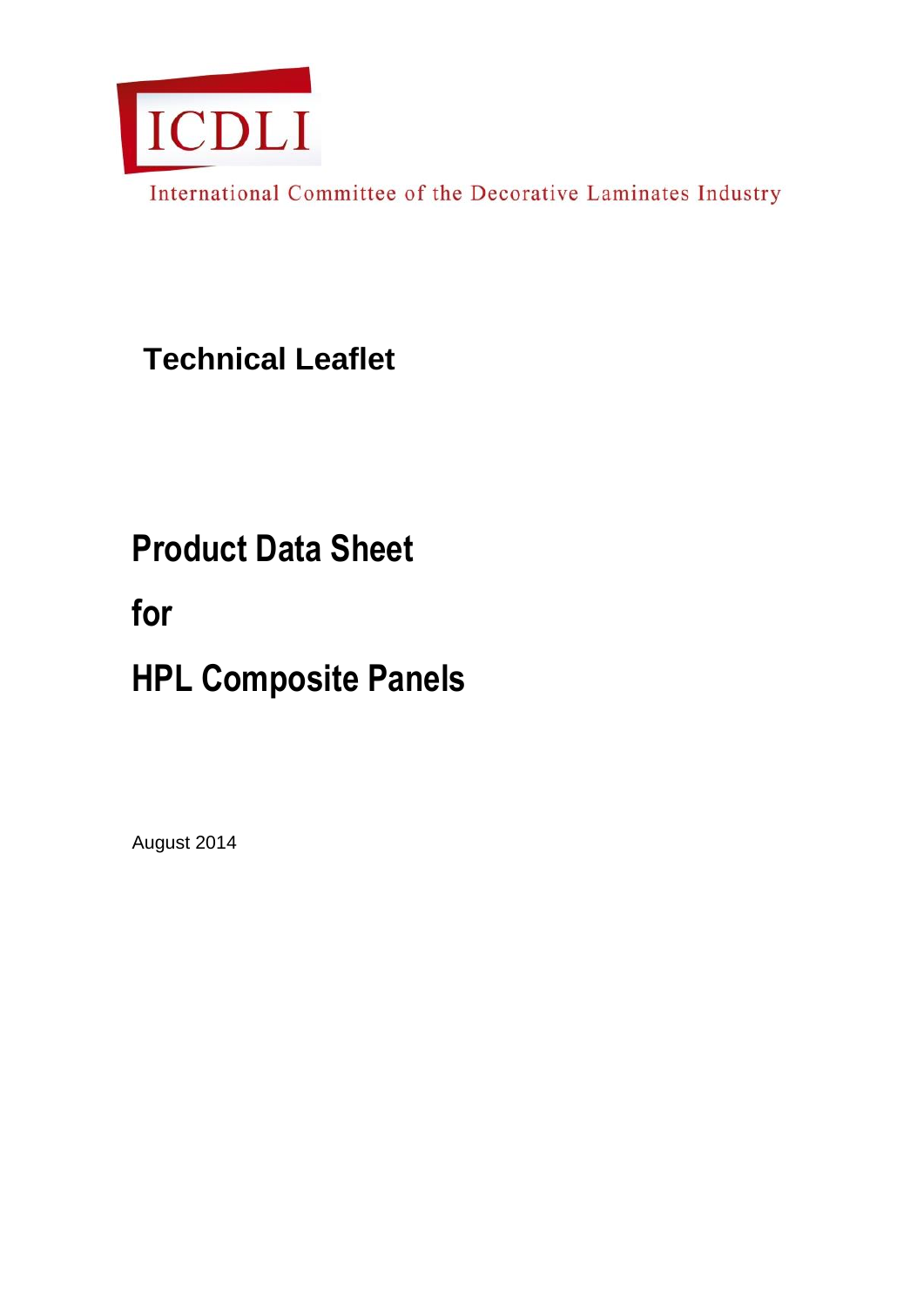August 2014



#### **Preface**

This information describes the composition of HPL Composite Panels and gives advice for their handling, processing, use, and disposal. Such HPL Composites are used as kitchen worktops, kitchen door fronts, office desktops, restaurant tables, wall panels and windowsills. HPL Composite Panels are not classified as hazardous substances and therefore they do not require a special marking nor a description by a safety data sheet.

The technical leaflet is prepared for manufacturers, processing companies and retailers of HPL Composite Panels.

It reflects the state of knowledge as of August 2014.

This document makes no claim of completion regarding listing the full details of any standards referred to in the text.

All information is based on the current state of technical knowledge, but it does not constitute any form of liability. It is the personal responsibility of the user of the products described in this information leaflet to comply with the appropriate laws and regulations.

For more than 50 years the ICDLI has been the international representative of the interests of European laminate manufacturers. Further information about the ICDLI and the data sheets published up to now can be found at [www.icdli.com.](http://www.icdli.com/)

This application was compiled by the International Committee of the Decorative Laminates Industry. It considers the conditions of application technology in the European countries. If you have further questions, please contact us:

**ICDLI aisbl - International Committee of the Decorative Laminates Industry** Rue de la presse 4, 1000 Bruxelles, Belgium Head office: Städelstraße 10, 60596 Frankfurt / Main, Germany, phone +49 69 2 71 05-31, fax +49 69 23 98 37, E-Mail[: info@pro-kunststoff.de](mailto:info@pro-kunststoff.de)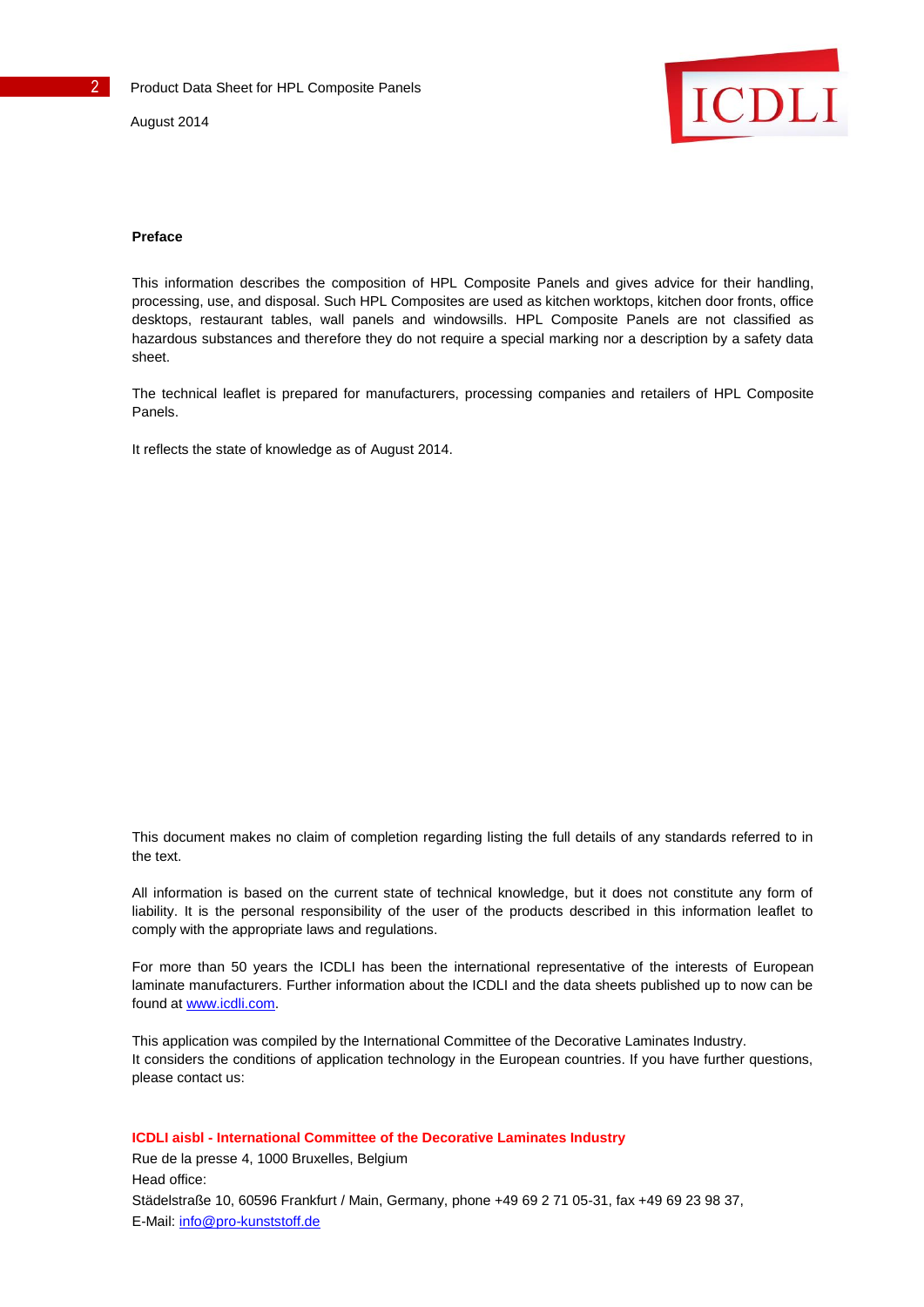Product Data Sheet for HPL Composite Panels

August 2014



# **Contents**

- Description and composition
- Storage and Transportation
- Handling and Machining of HPL Composite Panels
- Environmental and Health Aspects in Use
- Maintenance
- HPL Composite Panels in Fire Situations
- Energy Recovery
- Waste Disposal
- Technical Data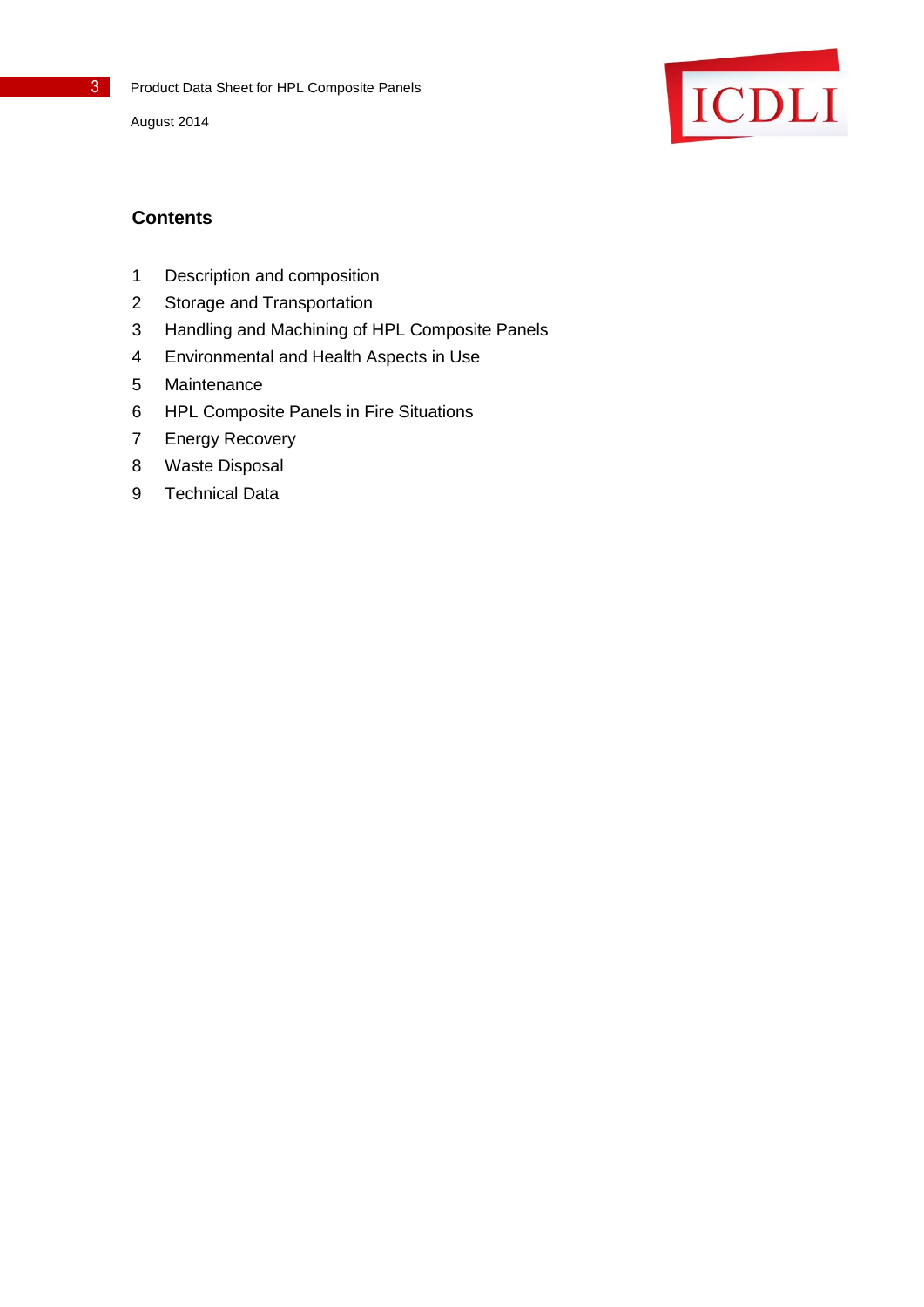



#### **1. Description and composition**

For the purpose of this product data sheet, HPL Composite Panels are defined as composite boards consisting of E1 quality wood based substrates (chipboards, plywood, fibreboards and MDF) faced on one or both sides with HPL, bonded normally with PVAc or amino resin adhesives.

The components must comply with the following standards. High pressure laminates (HPL): EN 438

Wood based substrates:

| ,,,,,,,,,,,,,,,,,,,,,,,,,,,,, |          |
|-------------------------------|----------|
| Chipboard:                    | EN 312   |
| Plywood:                      | EN 636   |
| Fibreboard:                   | EN 622-1 |
| MDF                           | EN 622-5 |
| Adhesives:                    | EN 204   |

#### **1.1 The decorative surfacing material**

The laminates referred to are usually melamine surfaced high pressure decorative laminates (HPL), supplied in sheet form in a variety of sizes, thickness and surface finishes. Laminates basically consist of paper and thermosetting synthetic resin, paper comprising more than 60 % of the product.

For further information see the corresponding "Product Data Sheet for High Pressure Laminates (HPL)".

#### **1.2 The substrate**

Wood based substrates are produced by pressing wood in various forms (fibres, chips or veneers) with thermosetting bonding agents. They comprise a quality with a minimum formaldehyde emission potential (measured according to EN 120), meeting the requirements of national regulations, and are therefore officially accepted for indoor use.

#### **1.3 The adhesive**

Normally the HPL is bonded to the substrate using water based PVAc or amino resin adhesives forming an inert glue line. Other types of glues may also be used; in such cases please consult the instructions given by adhesive supplier. For further information see ICDLI technical leaflet gluing table May, 2013.

# **2. Storage and Transportation**

Storage and transportation should be carried out in accordance with the manufacturer's recommendations; no special precautions need to be taken.

For transportation, HPL Composite Panels are classified as a non-hazardous product; no labelling is required.

#### **3. Handling and Machining of HPL Composite Panels**

The usual safety requirements of fabrication and machining should be observed when handling HPL Composite Panels, including the correct choice of tools.

Because of the possibility of sharp edges protective gloves should always be worn when handling HPL Composite Panels.

The contact with dust from HPL Composite Panels does not present any special problems, however a small percentage of personnel may be sensitive or even allergic to machining dust in general.

Exposure to inhalation of wood dust must be controlled in accordance with limits specified in the national regulations. Work areas should be well ventilated.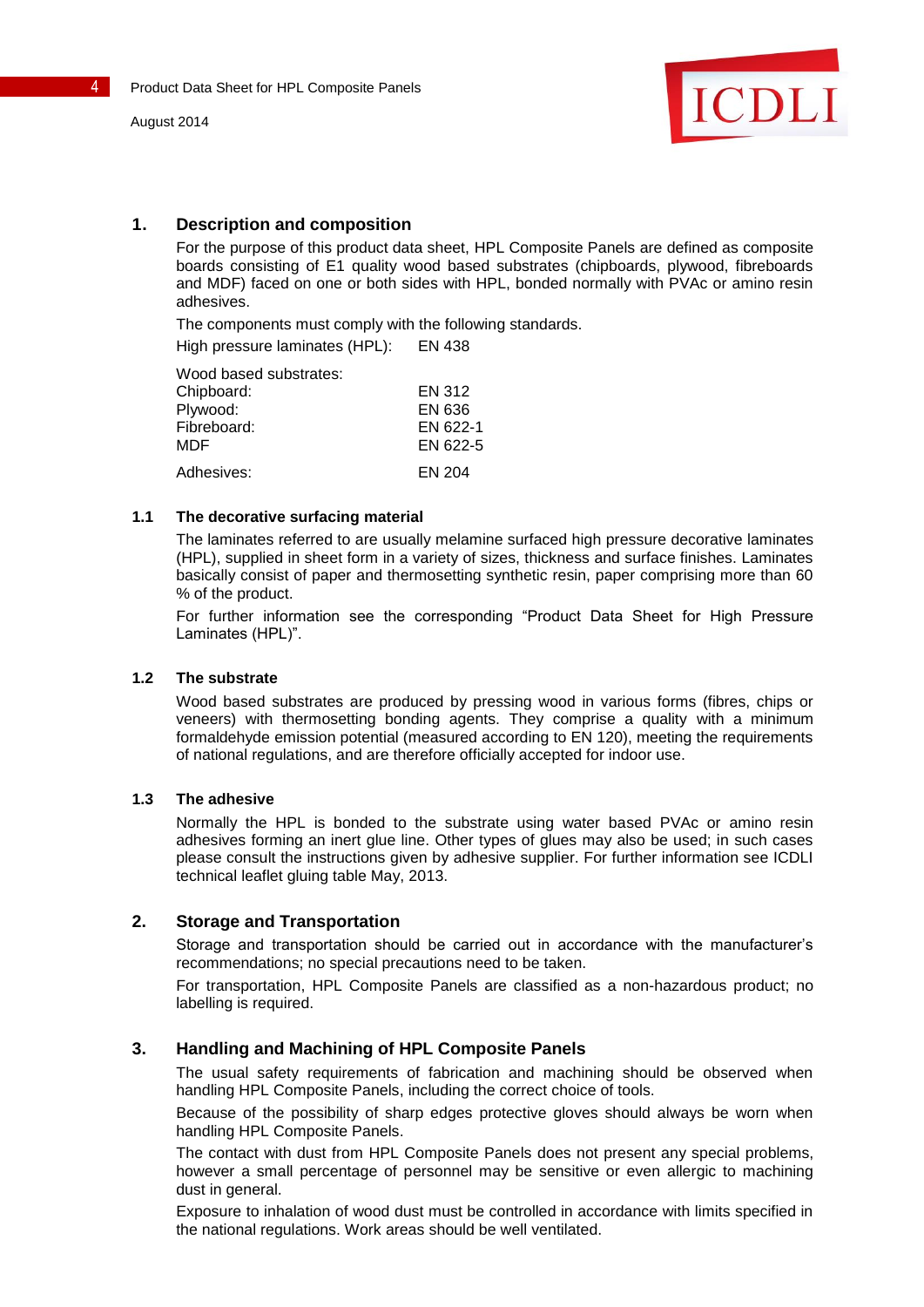5 **Product Data Sheet for HPL Composite Panels** 

August 2014



#### **4. Environmental and Health Aspects in Use**

The decorative surfaces of HPL laminated elements are cured and therefore chemically inert.

HPL formaldehyde emission level is far below the limit for wood based materials. Due to their very low permeability, HPL bonded to wood based substrates act as a barrier against possible formaldehyde emissions coming from the substrates.

There is no migration affecting food and, consequently, the HPL surface is approved for contact with foodstuffs.

The decorative surfaces are resistant to common household solvents and chemicals, and have therefore been used for many years in applications where cleanliness and hygiene are important.

The non-porous HPL surface is easy to disinfect with hot water, steam and common types of disinfectants used in hospitals and other commercial facilities.

A HPL composite panel is an article and not a chemical substance and therefore REACh does not apply.

Never the less it is important to ensure an information exchange with the raw material suppliers on REACh relevant substance properties.

#### **5. Maintenance**

As HPL surfaces do not suffer from corrosion and oxidation, they do not need any further surface protection (lacquers or paints).

#### **6. HPL Composite Panels in Fire Situations**

As wooden materials are used as substrates HPL Composite Panels have fire characteristics similar to other wood based products. For their use as building materials, they must be classified according to national fire performance regulations.

Due to incomplete burning, as with many organic materials, hazardous substances are to be found in the smoke.

In dealing with fires in which HPL Composite Panels are involved the same firefighting techniques should be employed as with other wood based building materials.

#### **7. Energy Recovery**

On account of their high calorific value (15 - 18 MJ/kg)<sup>\*1</sup> HPL Composite Panels are ideal for thermal recycling. When burnt completely, they produce water, carbon dioxide and oxides of nitrogen, similar to the burning process of any other organic wood based materials. Therefore HPL Composite Panels comply e.g. with paragraph 8 of the economic law of circular flow (Kreislaufwirtschaftsgesetz, KrWG).

Well controlled burning processes are achieved in modern, officially approved industrial incinerators. Ashes of this process can be brought to controlled waste disposal sites.

#### **8. Waste Disposal**

l

HPL Composite Panels can be brought to controlled waste disposal sites according to current national and/or regional regulations.

<sup>1</sup> For comparison: Calorific value of fuel oil: 39 - 42 MJ/kg, of hard coal: 28 - 31 MJ/kg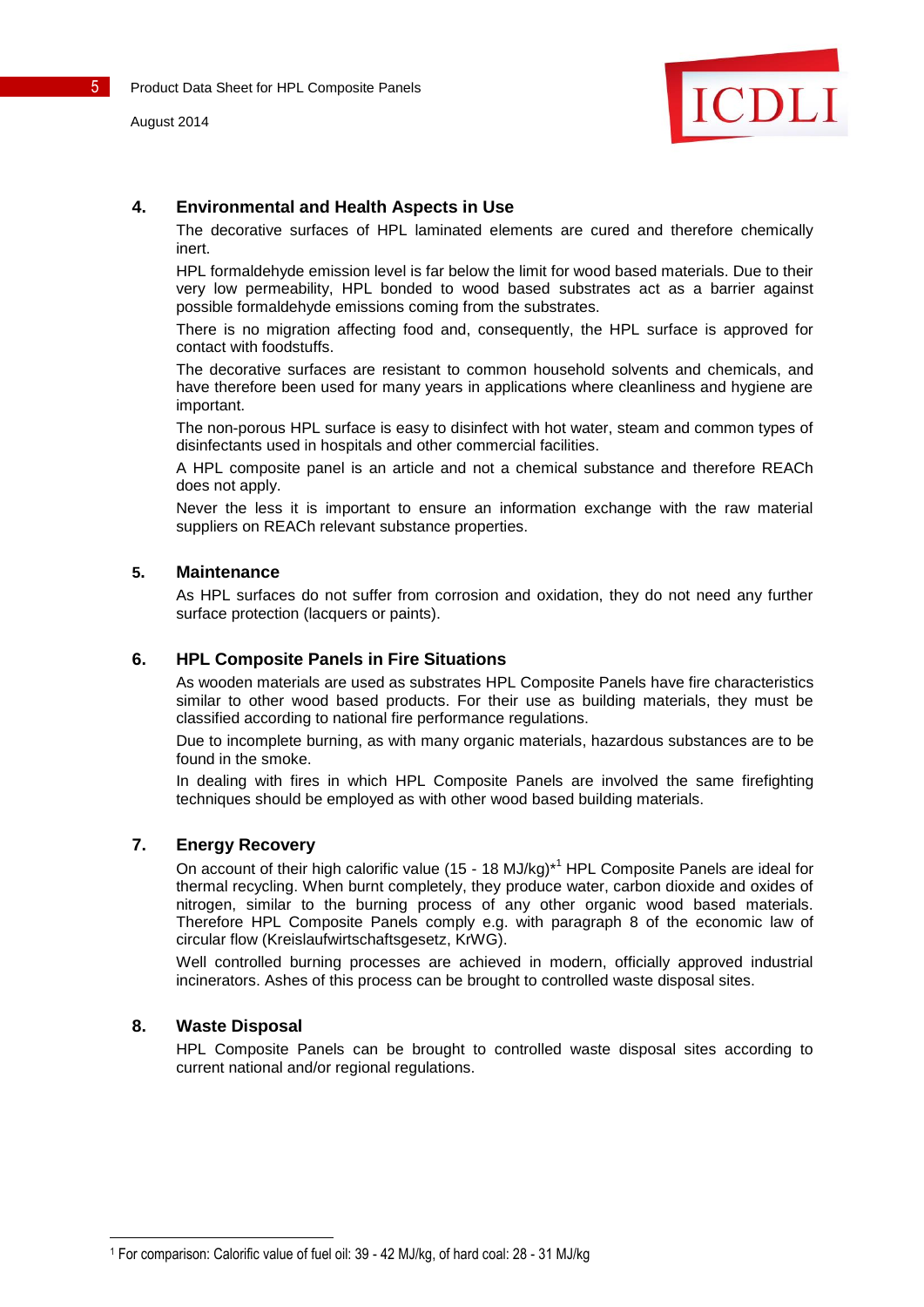August 2014



### **9. Technical Data**

# **9.1 Physical / chemical characteristics**

| 9.1.1 Physical state  | Solid sheets                                                                                                                                                                     |
|-----------------------|----------------------------------------------------------------------------------------------------------------------------------------------------------------------------------|
| 9.1.2 Density         | $\geq$ 0,6 g/cm <sup>3</sup>                                                                                                                                                     |
| 9.1.3 Solubility      | Insoluble in water, oil, methanol, diethyl ether, n-octanol,<br>acetone                                                                                                          |
| 9.1.4 Melting point   | HPL do not melt                                                                                                                                                                  |
| 9.1.5 Calorific value | 15 - 18 MJ/kg                                                                                                                                                                    |
| 9.1.6 Heavy Metals    | HPL Composite Panels do not contain toxic compounds of<br>antimony, heavy metals, barium, cadmium, chromium <sup>"1</sup> ,<br>chromium <sup>VI</sup> , lead, mercury, selenium. |

## **9.2 Stability and reactivity data**

| 9.2.1 Stability           | HPL Composite Panels are stable: they are not considered to |
|---------------------------|-------------------------------------------------------------|
|                           | be reactive or corrosive.                                   |
| 9.2.2 Hazardous reactions | None                                                        |

9.2.3 Material incompatibility Strong acids or alkaline solutions will stain the HPL surface

## **9.3 Fire and explosion data**

| 9.3.1 Ignition temperature  | Approx. 330 °C                                                                                                                                                                                                                                                       |
|-----------------------------|----------------------------------------------------------------------------------------------------------------------------------------------------------------------------------------------------------------------------------------------------------------------|
| 9.3.2 Flash point           | None                                                                                                                                                                                                                                                                 |
| 9.3.3. Auto-ignition        | None                                                                                                                                                                                                                                                                 |
| 9.3.4 Thermal decomposition | Possible above 160 °C. Like wood, toxic gases may be emitted,<br>e.g. carbon monoxide, carbon dioxide, ammonia, depending<br>upon the burning conditions (temperature, amount of oxygen,<br>$etc.$ ).                                                                |
| 9.3.5 Flammability          | HPL Composite Panels are not considered to be flammable.<br>They will burn only in a fire situation, in presence of open<br>flames.                                                                                                                                  |
| 9.3.6 Extinguishing media   | HPL Composite Panels are considered as Class A combustible<br>material. Carbon dioxide, water spray, dry chemical foam can<br>be used to extinguish flames. Water dampens and prevents<br>rekindling. Wear self-breathing apparatus and fire protective<br>clothing. |
| 9.3.7 Explosion hazards     | HPL Composite Panels machining, sawing, sanding and routing<br>produce dust. Safety precautions and adequate ventilation must<br>be observed to avoid airborne dust concentration.                                                                                   |
| 9.3.8 Explosion limits      | Dust levels should be kept below 5 mg/m <sup>3</sup>                                                                                                                                                                                                                 |
| 9.3.9 Protection against    | In the case of fire HPL Composite Panels shall be treated as<br>wood based materials.                                                                                                                                                                                |
| explosion and fire          |                                                                                                                                                                                                                                                                      |